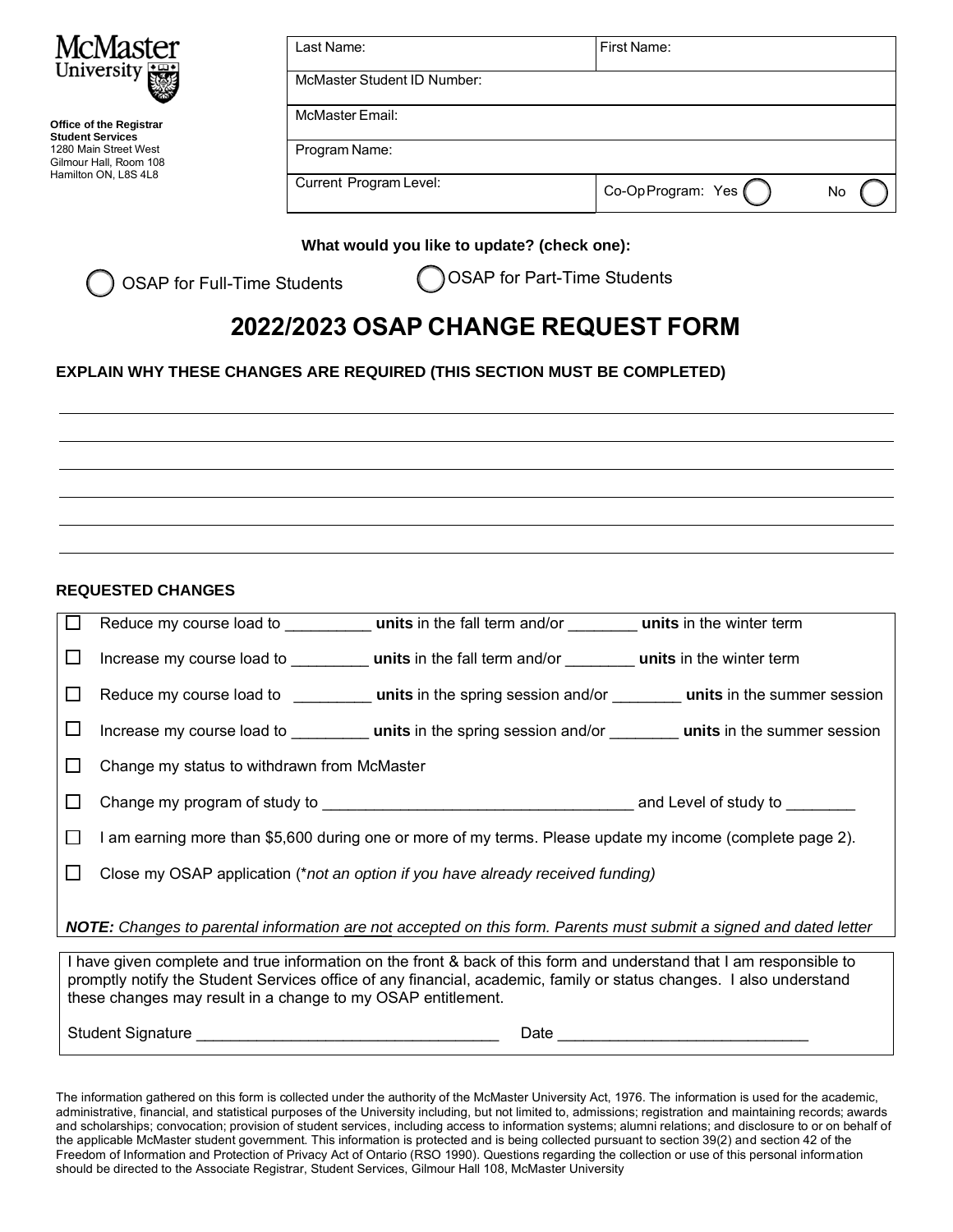

## **Please only complete the following pages to update your income on your OSAP application.**

Do not list the following income sources on this form:

- Registered Education Savings Plans (RESPs), Canada Education Savings Grant (CESG) or Canada Learning Bond (CLB)
- Postsecondary Student Support Program (PSSSP)
- Indigenous Services Canada (previously known as INAC) funding
- Canada Child Benefit (CCB)
- Ontario Child Benefit (OCB)
- Child support (report under "other income received during your study period")
- Ontario Trillium Benefit
- GST/HST credit
- Continued Care and Support for Youth (allowance from your Children's Aid Society or Child and Family Services Agency)
- Veteran Affairs Disability Benefits
- Criminal Injuries Compensation Board funding (victims of violent crimes)

Did you receive social assistance from **Ontario Works (OW)** or **Ontario Disability Support Program (ODSP)** in the

month before your study period (Aug 1/2022 to Sep 7/2022)? No  $\binom{?}{}$  Yes

If yes, specify source  $\blacksquare$ 

The information gathered on this form is collected under the authority of the McMaster University Act, 1976. The information is used for the academic, administrative, financial, and statistical purposes of the University including, but not limited to, admissions; registration and maintaining records; awards and scholarships; convocation; provision of student services, including access to information systems; alumni relations; and disclosure to or on behalf of the applicable McMaster student government. This information is protected and is being collected pursuant to section 39(2) and section 42 of the Freedom of Information and Protection of Privacy Act of Ontario (RSO 1990). Questions regarding the collection or use of this personal information should be directed to the Associate Registrar, Student Services, Gilmour Hall 108, McMaster University